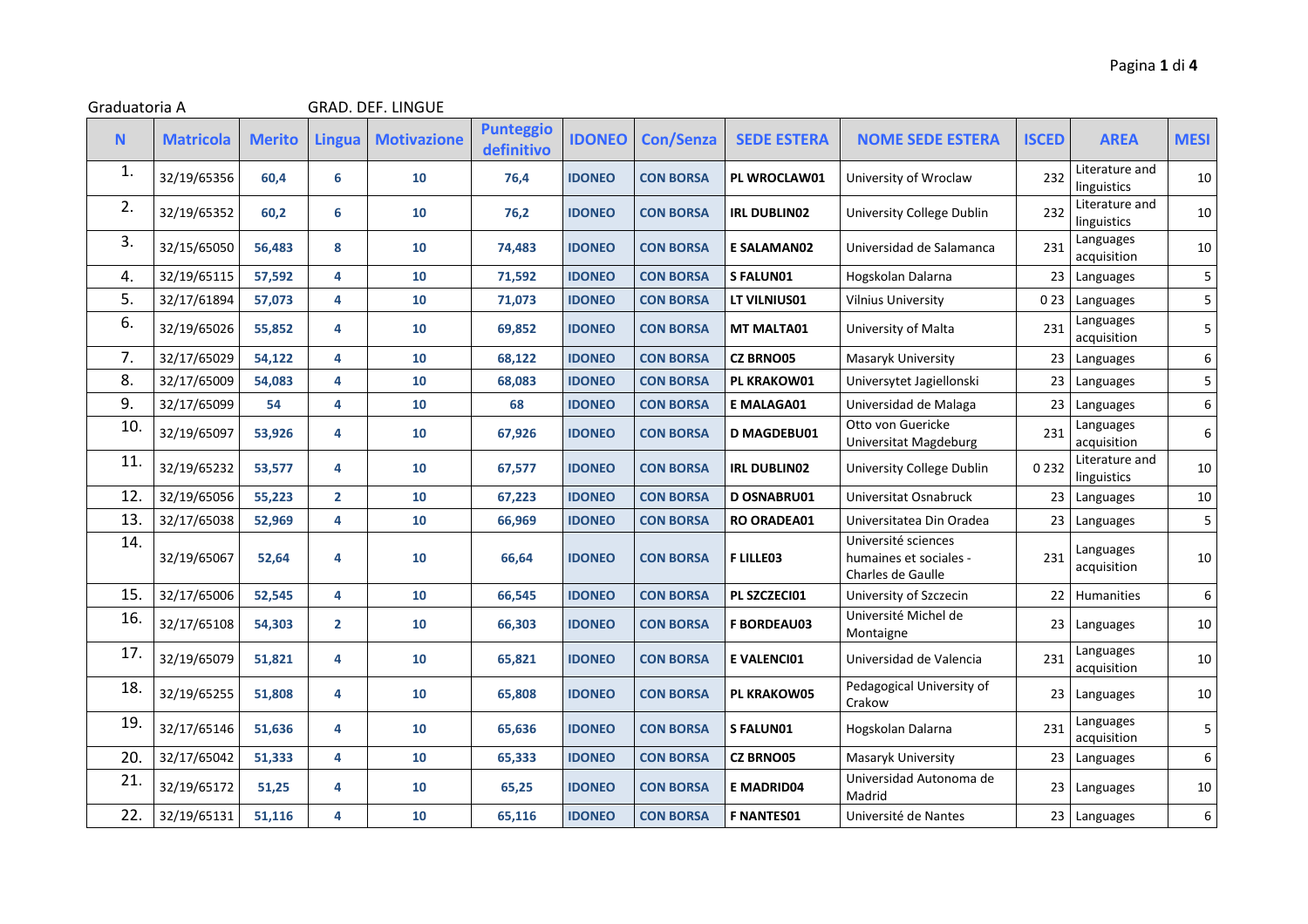| N.  | <b>Matricola</b> | <b>Merito</b> | <b>Lingua</b>  | <b>Motivazione</b> | <b>Punteggio</b><br>definitivo | <b>IDONEO</b> | <b>Con/Senza</b> | <b>SEDE ESTERA</b> | <b>NOME SEDE ESTERA</b>                                            | <b>ISCED</b>    | <b>AREA</b>              | <b>MESI</b> |
|-----|------------------|---------------|----------------|--------------------|--------------------------------|---------------|------------------|--------------------|--------------------------------------------------------------------|-----------------|--------------------------|-------------|
| 23. | 32/18/62830      | 47,114        | 8              | 10                 | 65,114                         | <b>IDONEO</b> | <b>CON BORSA</b> | <b>F MONTPEL03</b> | Université Paul Valery                                             | 231             | languages<br>acquisition | 9           |
| 24. | 32/19/60315      | 51,05         | 4              | 10                 | 65,05                          | <b>IDONEO</b> | <b>CON BORSA</b> | <b>D MAGDEBU01</b> | Otto von Guericke<br>Universitat Magdeburg                         | 231             | Languages<br>acquisition | 6           |
| 25. | 32/19/60513      | 48,589        | 6              | 10                 | 64,589                         | <b>IDONEO</b> | <b>CON BORSA</b> | <b>E CORDOBA01</b> | Universidad de Cordoba                                             | 023             | languages                | 9           |
| 26. | 32/17/65082      | 50,3          | 4              | 10                 | 64,3                           | <b>IDONEO</b> | <b>CON BORSA</b> | <b>E MALAGA01</b>  | Universidad de Malaga                                              | 23              | Languages                | 6           |
| 27. | 32/17/65161      | 50,1          | 4              | 10                 | 64,1                           | <b>IDONEO</b> | <b>CON BORSA</b> | PL GLIWICE01       | Silesian University of<br>Technology                               | 23 <sub>1</sub> | Languages                | 6           |
| 28. | 32/17/65132      | 49,969        | 4              | 10                 | 63,969                         | <b>IDONEO</b> | <b>CON BORSA</b> | <b>RO TARGU03</b>  | Universitatea "Petru Maior"<br>Din Targu Mures                     | 231             | Languages<br>acquisition | 5           |
| 29. | 32/19/65078      | 49,565        | 4              | 10                 | 63,565                         | <b>IDONEO</b> | <b>CON BORSA</b> | <b>E SEVILLA03</b> | Universidad Pablo de<br>Olavide                                    | 0 2 3           | languages                | $10\,$      |
| 30. | 32/19/65121      | 49,522        | 4              | 10                 | 63,522                         | <b>IDONEO</b> | <b>CON BORSA</b> | <b>FLILLEO3</b>    | Université sciences<br>humaines et sociales -<br>Charles de Gaulle | 231             | Languages<br>acquisition | 10          |
| 31. | 32/17/65066      | 51,367        | $\overline{2}$ | 10                 | 63,367                         | <b>IDONEO</b> | <b>CON BORSA</b> | <b>F DUNKERQ09</b> | Université du Littoral - Cote<br>d'Opale                           | 231             | Languages<br>acquisition | 9           |
| 32. | 32/17/65044      | 51,364        | $\overline{2}$ | 10                 | 63,364                         | <b>IDONEO</b> | <b>CON BORSA</b> | <b>E SEVILLA01</b> | Universidad de Sevilla                                             | 23              | Languages                | 9           |
| 33. | 32/19/65022      | 49,318        | 4              | 10                 | 63,318                         | <b>IDONEO</b> | <b>CON BORSA</b> | PL BIALYST04       | Uniwersytet w Bialymstoku                                          | 23              | Languages                | 9           |
| 34. | 32/19/65147      | 49,292        | 4              | 10                 | 63,292                         | <b>IDONEO</b> | <b>CON BORSA</b> | E CORDOBA01        | Universidad de Cordoba                                             | 023             | Languages                | 9           |
| 35. | 32/17/65019      | 49            | 4              | 10                 | 63                             | <b>IDONEO</b> | <b>CON BORSA</b> | PL GLIWICE01       | Silesian University of<br>Technology                               | 23              | Languages                | 6           |
| 36. | 32/17/45824      | 45,926        | $\overline{7}$ | 10                 | 62,926                         | <b>IDONEO</b> | <b>CON BORSA</b> | E BILBAO01         | Universidad del Pais Vasco                                         | 23              | Languages                | $10\,$      |
| 37. | 32/19/65248      | 48,87         | 4              | 10                 | 62,87                          | <b>IDONEO</b> | <b>CON BORSA</b> | <b>E GIRONA02</b>  | Universitat de Girona                                              | 23              | Languages                | 5           |
| 38. | 32/17/65120      | 48,733        | 4              | 10                 | 62,733                         | <b>IDONEO</b> | <b>CON BORSA</b> | LV RIGA08          | Latvian Academy of Culture                                         | 23              | Languages                | 6           |
| 39. | 32/19/65092      | 50,522        | $\overline{2}$ | 10                 | 62,522                         | <b>IDONEO</b> | <b>CON BORSA</b> | <b>D AUGSBUR01</b> | Universitat Augsburg                                               | 23              | Languages                | 9           |
| 40. | 32/17/65036      | 48,515        | 4              | 10                 | 62,515                         | <b>IDONEO</b> | <b>CON BORSA</b> | <b>MT MALTA01</b>  | University of Malta                                                | 231             | Languages<br>acquisition | 5           |
| 41. | 32/19/65191      | 50,478        | $\overline{2}$ | 10                 | 62,478                         | <b>IDONEO</b> | <b>CON BORSA</b> | D ESSEN04          | Universität Duisburg-Essen                                         | 23              | Languages                | 10          |
| 42. | 32/17/46779      | 46,131        | 6              | 10                 | 62,131                         | <b>IDONEO</b> | <b>CON BORSA</b> | PL BYDGOSZ06       | University of Economy in<br><b>Bydgoszcz</b>                       | 23              | Languages                | 5           |
| 43. | 32/19/65143      | 47,733        | 4              | 10                 | 61,733                         | <b>IDONEO</b> | <b>CON BORSA</b> | CY NICOSIA01       | University of Cyprus                                               | 23              | Languages<br>acquisition | 5           |
| 44. | 32/17/62421      | 49,644        | $\overline{2}$ | 10                 | 61,644                         | <b>IDONEO</b> | <b>CON BORSA</b> | <b>E MADRID04</b>  | Universidad Autonoma de<br>Madrid                                  |                 | 23 Languages             | 10          |
| 45. | 32/17/65076      | 47,4          | 4              | 10                 | 61,4                           | <b>IDONEO</b> | <b>CON BORSA</b> | <b>B ANTWERP01</b> | university of Antwerp                                              |                 | 0231 Languages           | 6           |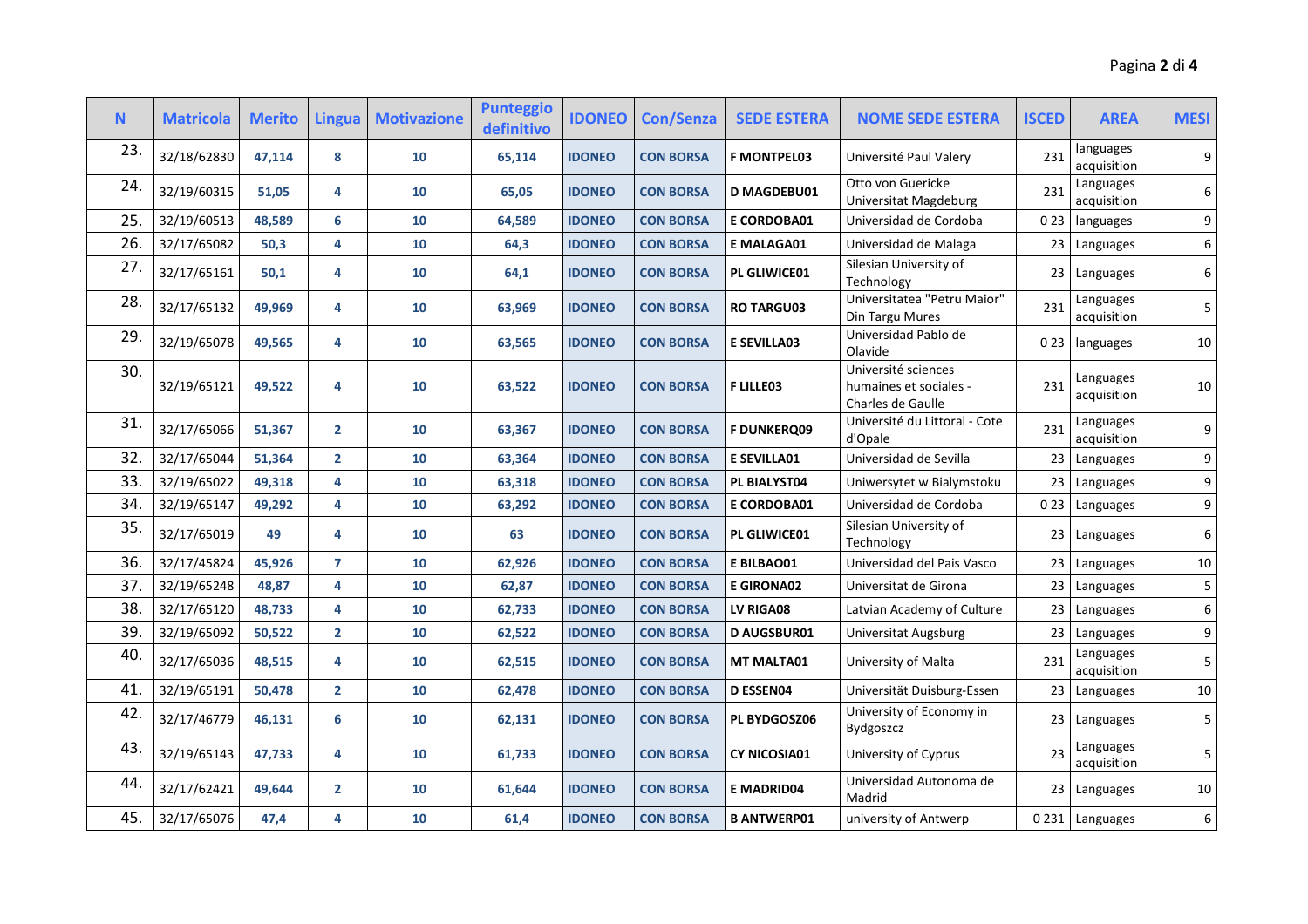| N.  | <b>Matricola</b> | <b>Merito</b> | <b>Lingua</b>  | <b>Motivazione</b> | <b>Punteggio</b><br>definitivo | <b>IDONEO</b> | <b>Con/Senza</b>             | <b>SEDE ESTERA</b>  | <b>NOME SEDE ESTERA</b>                     | <b>ISCED</b>    | <b>AREA</b>                   | <b>MESI</b> |
|-----|------------------|---------------|----------------|--------------------|--------------------------------|---------------|------------------------------|---------------------|---------------------------------------------|-----------------|-------------------------------|-------------|
|     |                  |               |                |                    |                                |               |                              |                     |                                             |                 | acquisition                   |             |
| 46. | 32/17/60335      | 49,295        | $\overline{2}$ | 10                 | 61,295                         | <b>IDONEO</b> | <b>CON BORSA</b>             | <b>E BARCELO02</b>  | Universidad Autonoma de<br>Barcelona        |                 | 023 Languages                 | 6           |
| 47. | 32/17/65190      | 47,2          | 4              | 10                 | 61,2                           | <b>IDONEO</b> | <b>CON BORSA</b>             | <b>RO ARAD01</b>    | Aurel Vlaicu University from<br>Arad        | 23 I            | Languages                     | 5           |
| 48. | 32/19/65098      | 49,095        | $\overline{2}$ | 10                 | 61,095                         | <b>IDONEO</b> | <b>CON BORSA</b>             | A INNSBRU01         | Leopold Franzens Universitat<br>Innsbruck   | 231             | Languages<br>acquisition      | 5           |
| 49. | 32/19/65052      | 46,684        | 4              | 10                 | 60,684                         | <b>IDONEO</b> | <b>CON BORSA</b>             | <b>E VALLADO01</b>  | Universidad de Valladolid                   | 23 <sub>1</sub> | Languages                     | 9           |
| 50. | 32/19/65211      | 48,619        | $\overline{2}$ | 10                 | 60,619                         | <b>IDONEO</b> | <b>CON BORSA</b>             | <b>D ESSEN04</b>    | Universität Duisburg-Essen                  | 23              | Languages                     | $10\,$      |
| 51. | 32/19/65201      | 46,435        | 4              | 10                 | 60,435                         | <b>IDONEO</b> | <b>CON BORSA</b>             | <b>F CAEN01</b>     | Université de Caen                          | 023             | Languages                     | 5           |
| 52. | 32/19/65033      | 46,351        | 4              | 10                 | 60,351                         | <b>IDONEO</b> | <b>CON BORSA</b>             | <b>UK COVENTR01</b> | University of Warwick                       | 23              | Languages                     | 9           |
| 53. | 32/17/65028      | 46,133        | 4              | 10                 | 60,133                         | <b>IDONEO</b> | <b>CON BORSA</b>             | <b>SK BANSK01</b>   | Matej Bel University                        | 231             | Languages<br>acquisition      | 5           |
| 54. | 32/17/65113      | 46,133        | 4              | 10                 | 60,133                         | <b>IDONEO</b> | <b>CON BORSA</b>             | PL BIALYST04        | Uniwersytet w Bialymstoku                   | 23 <sub>1</sub> | Languages                     | 9           |
| 55. | 32/19/65194      | 45,706        | 4              | 10                 | 59,706                         | <b>IDONEO</b> | <b>CON BORSA</b>             | <b>F BORDEAU03</b>  | Université Michel de<br>Montaigne           | 23 <sub>1</sub> | Languages                     | 10          |
| 56. | 32/19/65070      | 45,474        | 4              | 10                 | 59,474                         | <b>IDONEO</b> | <b>CON BORSA</b>             | <b>F NANTES01</b>   | Université de Nantes                        | 23 <sub>1</sub> | Languages                     | 6           |
| 57. | 32/19/65048      | 44,95         | 4              | 10                 | 58,95                          | <b>IDONEO</b> | <b>CON BORSA</b>             | E PALMA01           | Universidad de las Islas<br><b>Baleares</b> | 23 I            | Languages                     | 6           |
| 58. | 32/15/65078      | 41,721        | $\overline{7}$ | 10                 | 58,721                         | <b>IDONEO</b> | <b>CON BORSA</b>             | <b>HU VESZPRE01</b> | University of Pannonia                      |                 | 23 Languages                  | 6           |
| 59. | 32/19/65165      | 44,429        | 4              | 10                 | 58,429                         | <b>IDONEO</b> | <b>CON BORSA</b>             | <b>E SEVILLA03</b>  | Universidad Pablo de<br>Olavide             | 023             | languages                     | 10          |
| 60. | 32/19/65031      | 44,316        | 4              | 10                 | 58,316                         | <b>IDONEO</b> | <b>CON BORSA</b>             | <b>PL KRAKOW01</b>  | Universytet Jagiellonski                    | 23 <sub>1</sub> | Languages                     | 5           |
| 61. | 32/19/65108      | 44,111        | 4              | 10                 | 58,111                         | <b>IDONEO</b> | <b>CON BORSA</b>             | MT MALTA01          | University of Malta                         | 231             | Languages<br>acquisition      | 5           |
| 62. | 32/19/65285      | 44,056        | 4              | 10                 | 58,056                         | <b>IDONEO</b> | <b>CON BORSA</b>             | <b>UK COVENTR01</b> | University of Warwick                       | 23 <sub>1</sub> | Languages                     | 9           |
| 63. | 32/17/65327      | 43,631        | 4              | 10                 | 57,631                         | <b>IDONEO</b> | <b>CON BORSA</b>             | <b>F TOULOUS02</b>  | Université de Toulouse le<br>Mirail         | 232             | Literature and<br>linguistics | 9           |
| 64. | 32/17/46720      | 41,019        | 6              | 10                 | 57,019                         | <b>IDONEO</b> | <b>CON BORSA</b>             | LV RIGA08           | Latvian Academy of Culture                  | 23 <sub>1</sub> | Languages                     | 6           |
| 65. | 32/17/65169      | 43            | 4              | 10                 | 57                             | <b>IDONEO</b> | <b>CON BORSA</b>             | <b>D AUGSBUR01</b>  | Universitat Augsburg                        | 23              | Languages                     | 9           |
| 66. | 32/19/65282      | 42,421        | 4              | 10                 | 56,421                         | <b>IDONEO</b> | <b>SENZA</b><br><b>BORSA</b> | RO TIMISOA01        | Universitatea De Vest din<br>Timisoara      | 231             | Languages<br>acquisition      | 10          |
| 67. | 32/19/65228      | 41,98         | 4              | 10                 | 55,98                          | <b>IDONEO</b> | <b>SENZA</b><br><b>BORSA</b> | <b>RO ORADEA01</b>  | Universitatea Din Oradea                    |                 | 23 Languages                  | 5           |
| 68. | 32/19/46694      | 43,814        | $\overline{2}$ | 10                 | 55,814                         | <b>IDONEO</b> | <b>SENZA</b>                 | A INNSBRU01         | Leopold Franzens Universitat                |                 | 231 Languages                 | 5           |